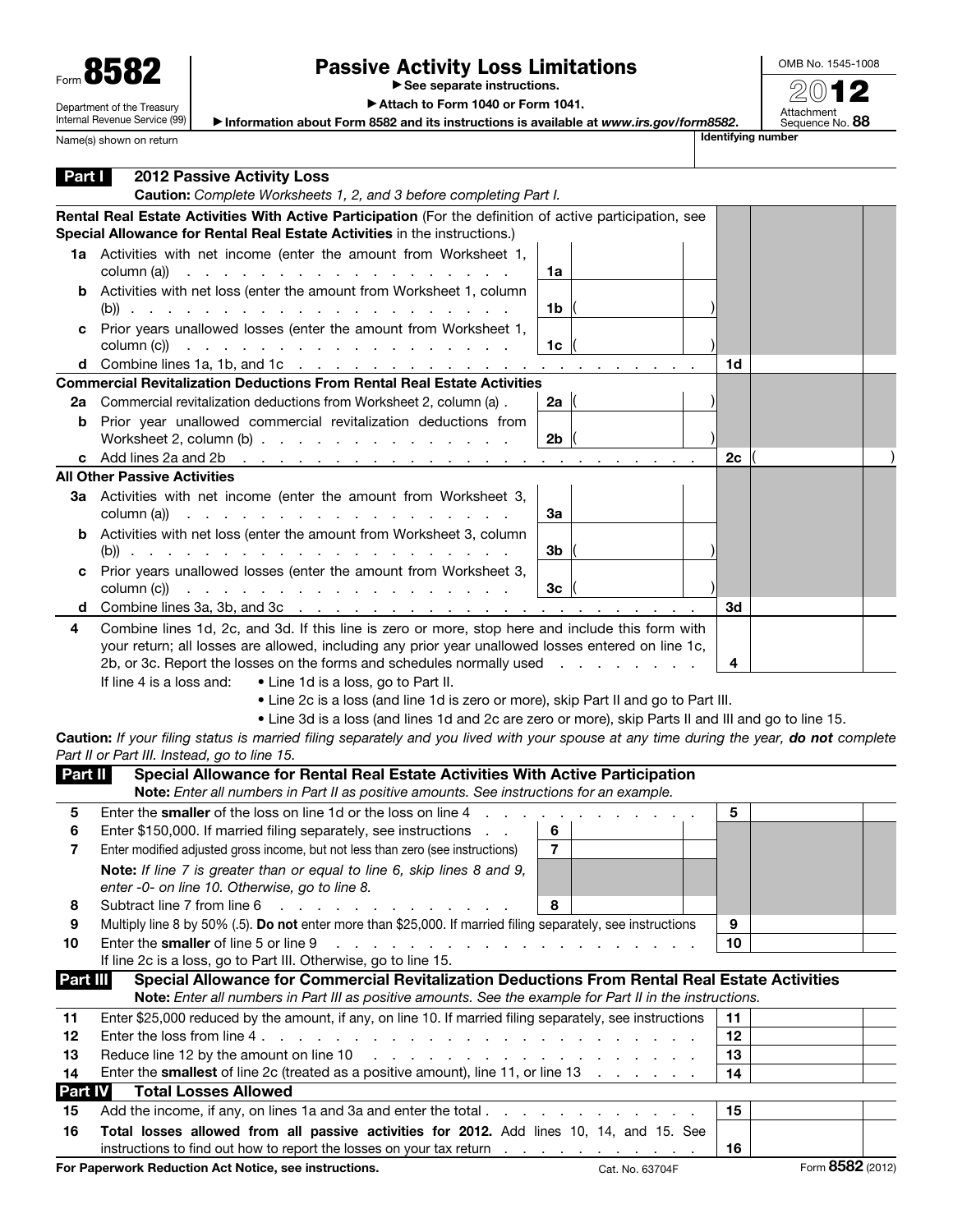Caution: *The worksheets must be filed with your tax return. Keep a copy for your records.* Worksheet 1—For Form 8582, Lines 1a, 1b, and 1c (See instructions.)

| Name of activity                                                                       |                             | <b>Current year</b>       | <b>Prior years</b>              | Overall gain or loss |          |  |
|----------------------------------------------------------------------------------------|-----------------------------|---------------------------|---------------------------------|----------------------|----------|--|
|                                                                                        | (a) Net income<br>(line 1a) | (b) Net loss<br>(line 1b) | (c) Unallowed<br>loss (line 1c) | (d) Gain             | (e) Loss |  |
|                                                                                        |                             |                           |                                 |                      |          |  |
|                                                                                        |                             |                           |                                 |                      |          |  |
|                                                                                        |                             |                           |                                 |                      |          |  |
|                                                                                        |                             |                           |                                 |                      |          |  |
|                                                                                        |                             |                           |                                 |                      |          |  |
| Total. Enter on Form 8582, lines 1a, 1b,<br>and 1c $\ldots$ $\ldots$ $\ldots$ $\ldots$ |                             |                           |                                 |                      |          |  |

Worksheet 2—For Form 8582, Lines 2a and 2b (See instructions.)

| Name of activity                                                                    | (a) Current year<br>deductions (line 2a) | (b) Prior year<br>unallowed deductions (line 2b) | (c) Overall loss |  |  |
|-------------------------------------------------------------------------------------|------------------------------------------|--------------------------------------------------|------------------|--|--|
|                                                                                     |                                          |                                                  |                  |  |  |
|                                                                                     |                                          |                                                  |                  |  |  |
|                                                                                     |                                          |                                                  |                  |  |  |
|                                                                                     |                                          |                                                  |                  |  |  |
| Total. Enter on Form 8582, lines 2a and                                             |                                          |                                                  |                  |  |  |
| 2 <sub>b</sub><br>$\ldots$ . The set of the set of the set of $\blacktriangleright$ |                                          |                                                  |                  |  |  |

Worksheet 3—For Form 8582, Lines 3a, 3b, and 3c (See instructions.)

| Name of activity                                                           | <b>Current year</b>         |                           | <b>Prior years</b>              | Overall gain or loss |          |  |
|----------------------------------------------------------------------------|-----------------------------|---------------------------|---------------------------------|----------------------|----------|--|
|                                                                            | (a) Net income<br>(line 3a) | (b) Net loss<br>(line 3b) | (c) Unallowed<br>loss (line 3c) | (d) Gain             | (e) Loss |  |
|                                                                            |                             |                           |                                 |                      |          |  |
|                                                                            |                             |                           |                                 |                      |          |  |
|                                                                            |                             |                           |                                 |                      |          |  |
|                                                                            |                             |                           |                                 |                      |          |  |
|                                                                            |                             |                           |                                 |                      |          |  |
| Total. Enter on Form 8582, lines 3a, 3b,<br>and $3c$ $\blacktriangleright$ |                             |                           |                                 |                      |          |  |

Worksheet 4—Use this worksheet if an amount is shown on Form 8582, line 10 or 14 (See instructions.)

| Name of activity                                                                    | Form or schedule<br>and line number<br>to be reported on<br>(see instructions) | (a) Loss | (b) Ratio | (c) Special<br>allowance | (d) Subtract<br>column (c) from<br>column (a) |
|-------------------------------------------------------------------------------------|--------------------------------------------------------------------------------|----------|-----------|--------------------------|-----------------------------------------------|
|                                                                                     |                                                                                |          |           |                          |                                               |
|                                                                                     |                                                                                |          |           |                          |                                               |
|                                                                                     |                                                                                |          |           |                          |                                               |
|                                                                                     |                                                                                |          |           |                          |                                               |
|                                                                                     |                                                                                |          |           |                          |                                               |
| <b>Total</b><br>and the contract of the contract of the contract of the contract of |                                                                                |          | 1.00      |                          |                                               |

```
Worksheet 5—Allocation of Unallowed Losses (See instructions.)
```

| Name of activity                                                                                     | Form or schedule<br>and line number<br>to be reported on<br>(see instructions) | (a) Loss | (b) Ratio | (c) Unallowed loss |
|------------------------------------------------------------------------------------------------------|--------------------------------------------------------------------------------|----------|-----------|--------------------|
|                                                                                                      |                                                                                |          |           |                    |
|                                                                                                      |                                                                                |          |           |                    |
|                                                                                                      |                                                                                |          |           |                    |
|                                                                                                      |                                                                                |          |           |                    |
|                                                                                                      |                                                                                |          |           |                    |
| <b>Total</b><br>. The contract of the contract of the contract of the contract $\blacktriangleright$ |                                                                                |          | 1.00      |                    |